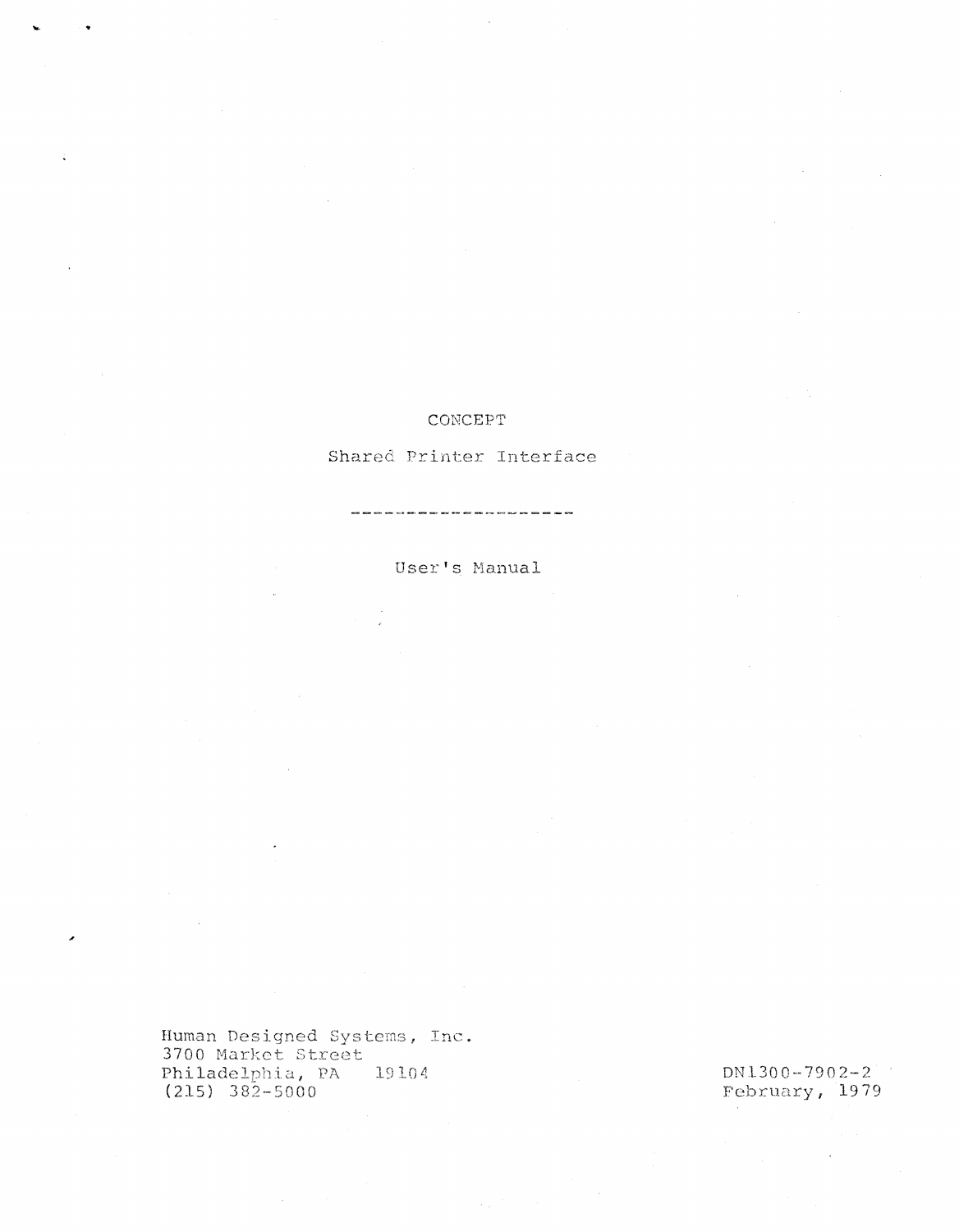The material in this manual is for informational purposes and is subject to change without notice.

Human Designed Systems, Inc. assumes no responsibility for any errors which may appear **in** this manual.

Printed in U.S.A.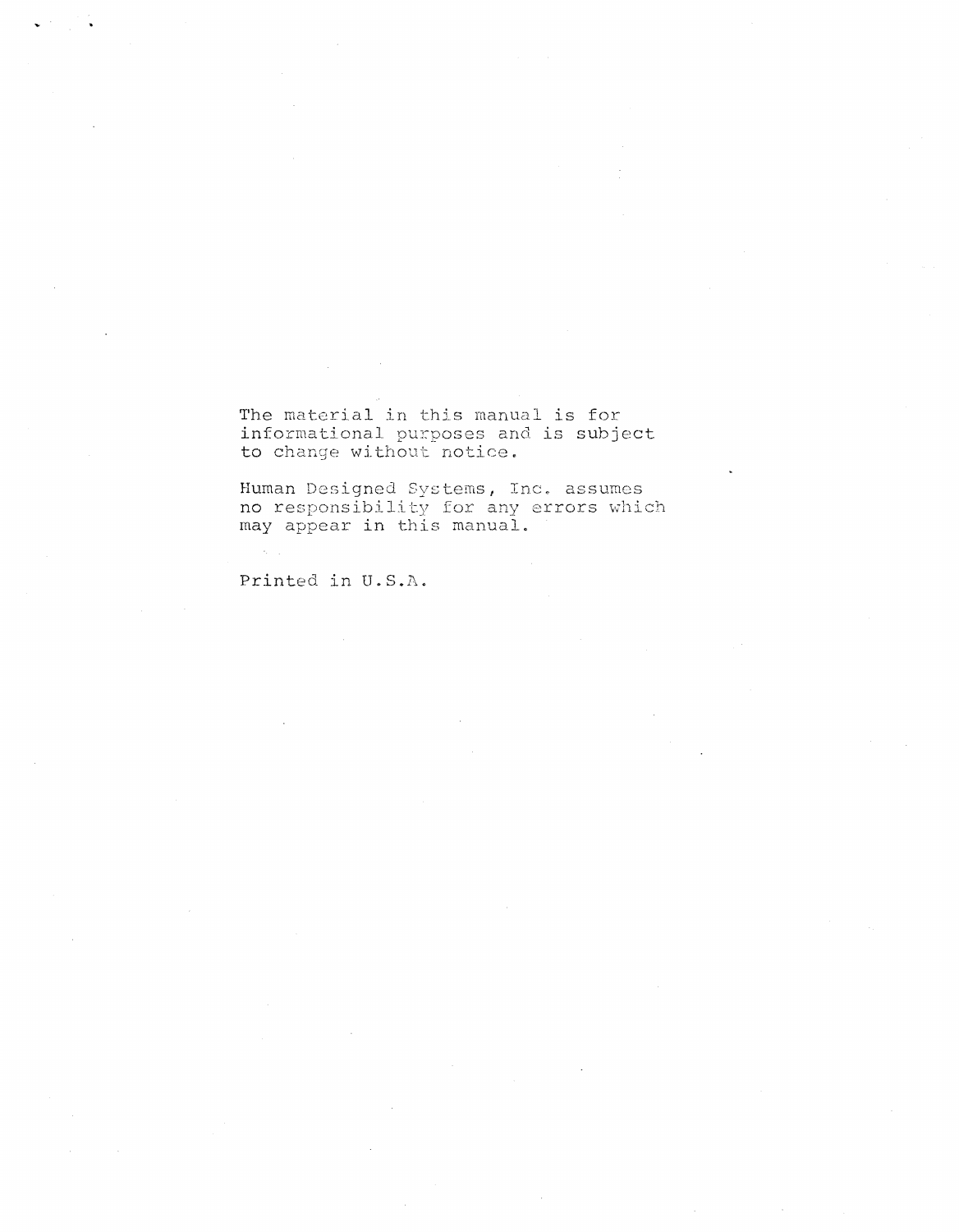#### **I.** INTRODUCTION AND DESCRIPTION

The *concept* Shared Printer Interface (SPI) is an integral device designed to allow multiple *Concept* 100/*Concept* APL display terminals to share a single printer or other auxiliary device. Each SPI accepts from one-to-four inputs and issues one output either to a printer or to another SPI. In this manner SPI's may be cascaded to allow more than four terminals to share a sinqle device.

The physical layout of the SPI is shown in Figure 1. Each SPI contains its own power supply and should be connected directly to a normal 110 Volt-GO cycle grounded outlet. The four connectors (labeled "T") are male connectors for each *Concept* terminal. An LED next to each connector indicates that<br>the corresponding terminal is making use of the printer. The the corresponding terminal is making use of the printer. printer connector goes to either the printer or to a terminal connector of another SPI.

<sup>A</sup>*Concept* terminal will try to attach the printer through the SPI when any of three commands is issued:

- Attach Printer (MC  $\frac{1}{3}$  ) networks the display to the printer.
- Print to End of Line (MC $'$ ) transmits all data from the beginning of the line up to but not including the cursor position.
- Print to End of Window (MC  $)$  transmits all data from the beginning of the line containing the start of end suggamming of the fanc concerning the start of

All three commands attach to the printer through Line 2 of the terminal. If the printer is unavailable (because it is busy or is not operating) the terminal sounds the bell or sends a NAK if requested by a communication line. When the terminal is successfully attached the corresponding LED will light up. The printer is detached either explicitly by the user (MC $\sim$ ) or by the terminal at the end of each Print operation.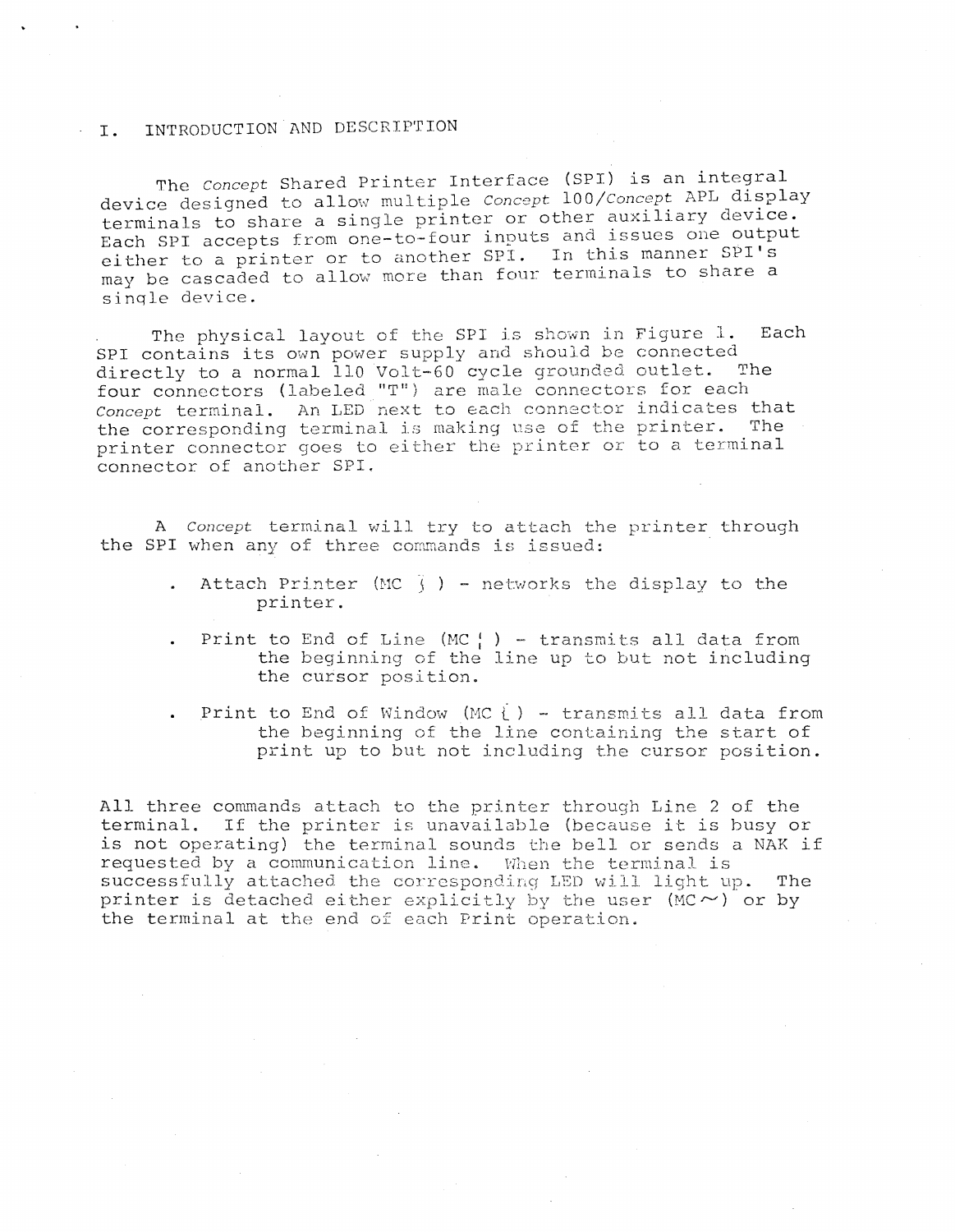### Figure 1

#### SPI LAYOUT



- T connector to terminal
- L LED indicator for terminal attached
- P connector to printer or SPI
- S on/off switch<br>F fuse  $(\frac{1}{4}$  amp)
-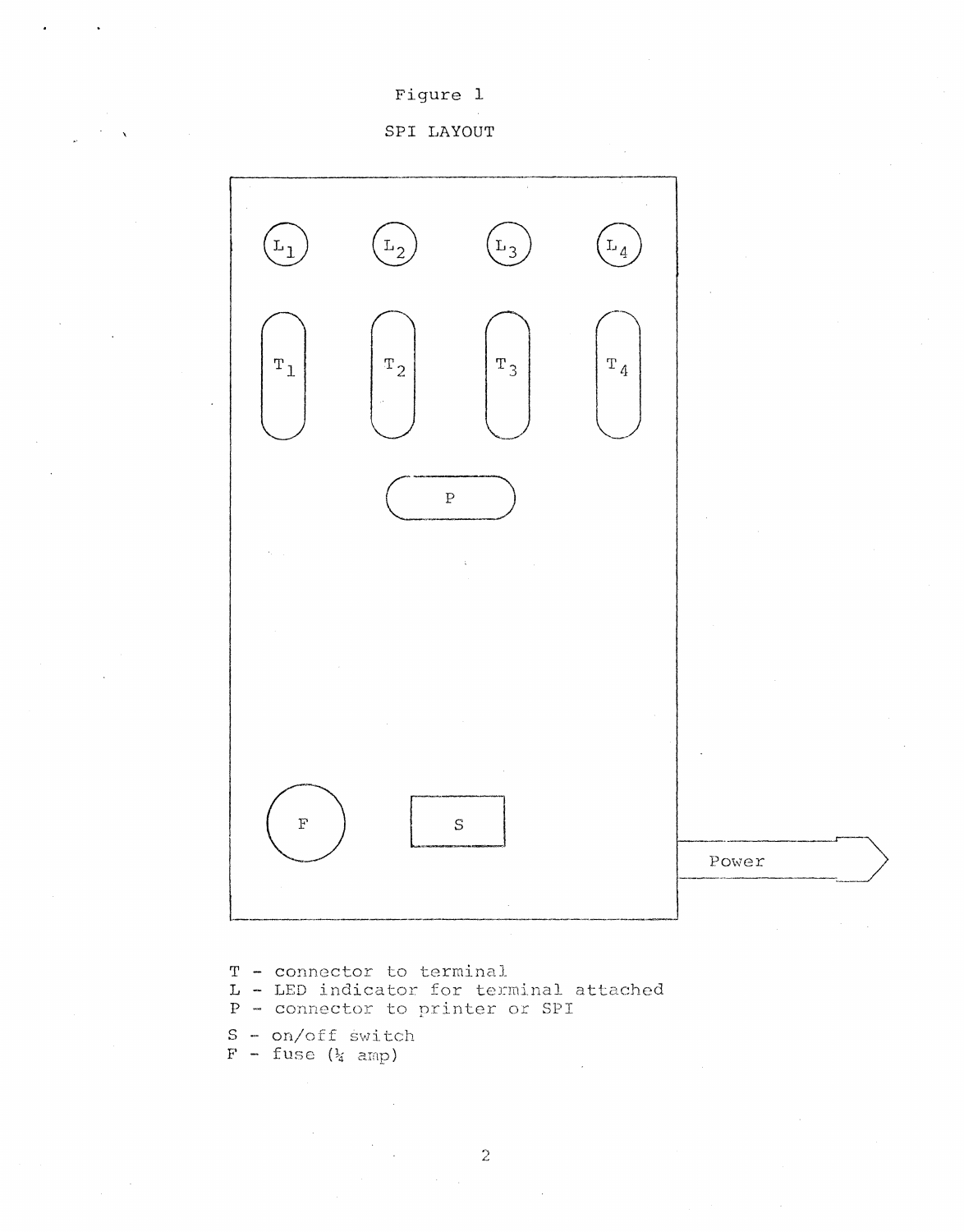#### **II.** DEVICE INTERCONNECTION

The Shared Printer Interface should be connected to the *Concept* terminals by a male/female null modem. Figure 2 illustrates the necessary connections (for a more detailed description of the signal usage on the printer port, see Appendix E of The *concept* Reference Manual) .

The female socket (DD-25S) on the SPI has been designed to accept the male plug (DB-25P) found on many hard-copy devices. Figure 3 illustrates the necessary connections.

Note that in order for the SPI to function properly, the Request-to-Send (Pin 4) from the printer must be held in an ON state. For devices that do not use this control signal pins 4 and 5 of the printer connector on the 8PI must be jumpered together.

Two or more SPI's should be interconnected using male/ female null modem. This is the same type of cable as used to connect the *Concept* terminal to the SPI<sup>(See Figure 2).</sup>

3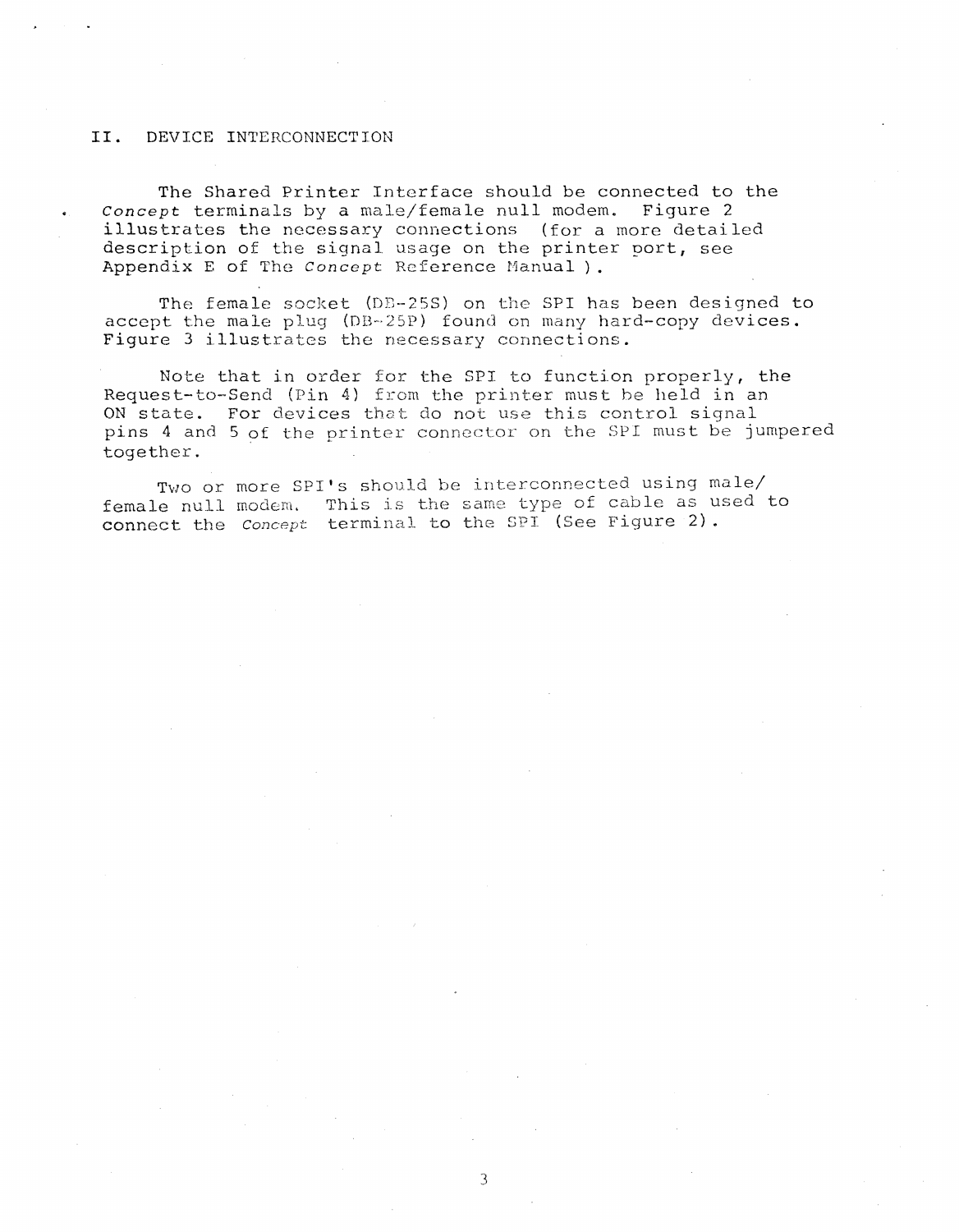

# TERMINAL-SPI INTERCONNECTION



(\*) Or equivalent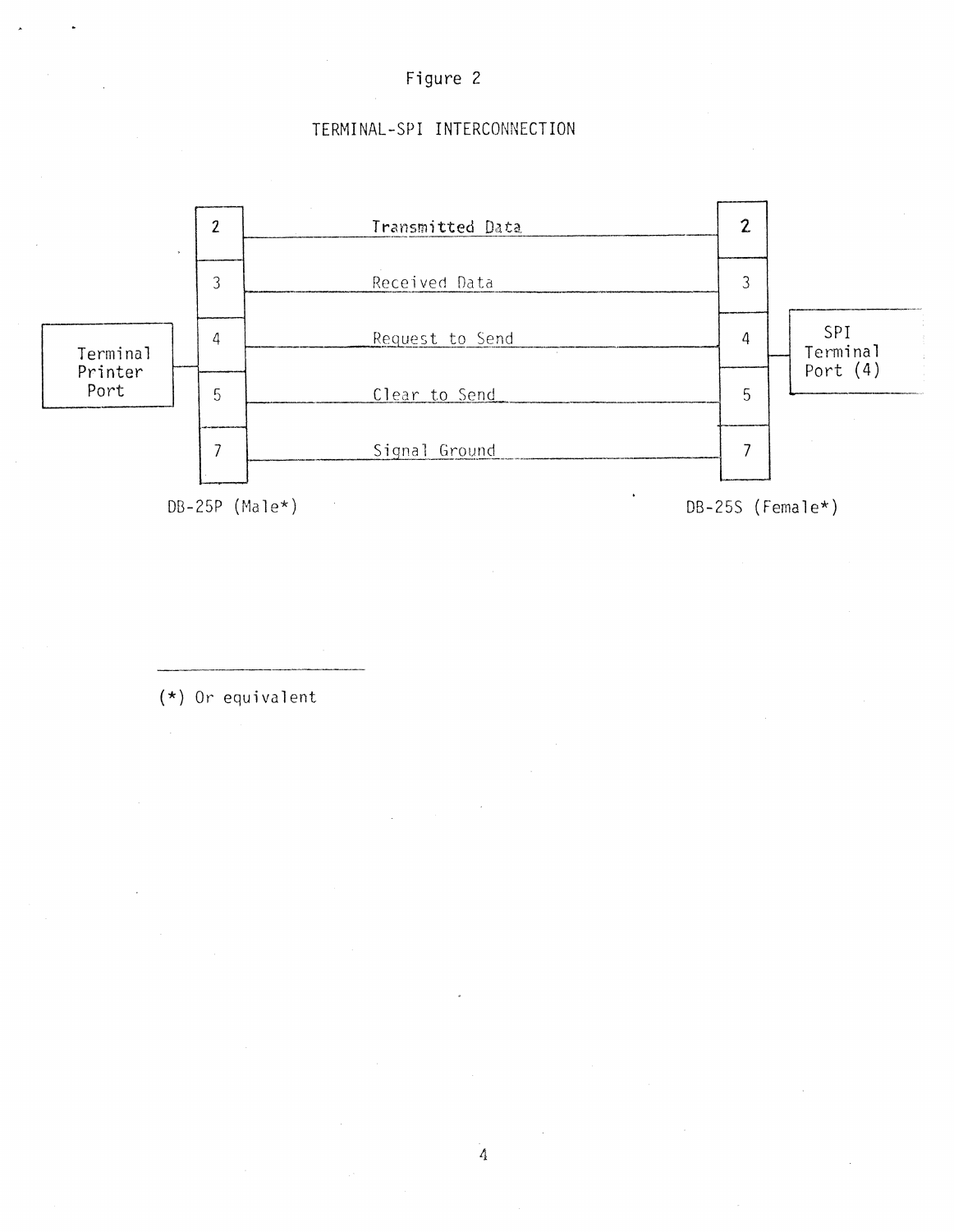

# SPI-PRINTER INTERCONNECTION



 $(*)$  Or equivalent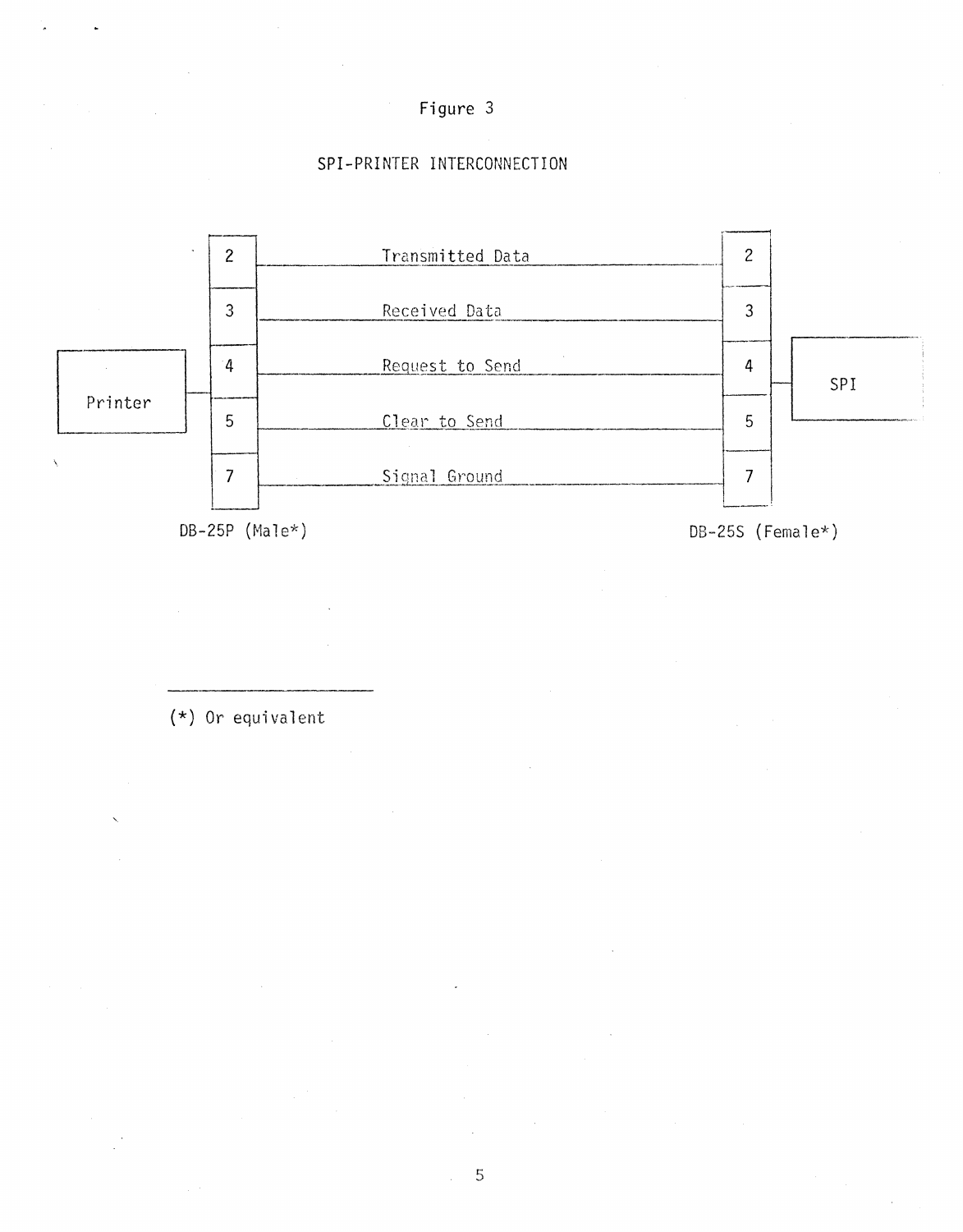#### III. MULTI-TERMINAL CONFIGURATION

As mentioned in Section **I,** SPI's may be connected to each other to allow more than four terminals to share a single printer. A variety of configurations may be used, though one which minimizes the "distance" between any terminal and the printer is recommended (this is due to the requirement to respond to the terminal's Request-To-Send within a finite time period). Figure 4. shows the recommended configurations for one-to-five SPI's (which corresponds to one-to-sixteen terminals).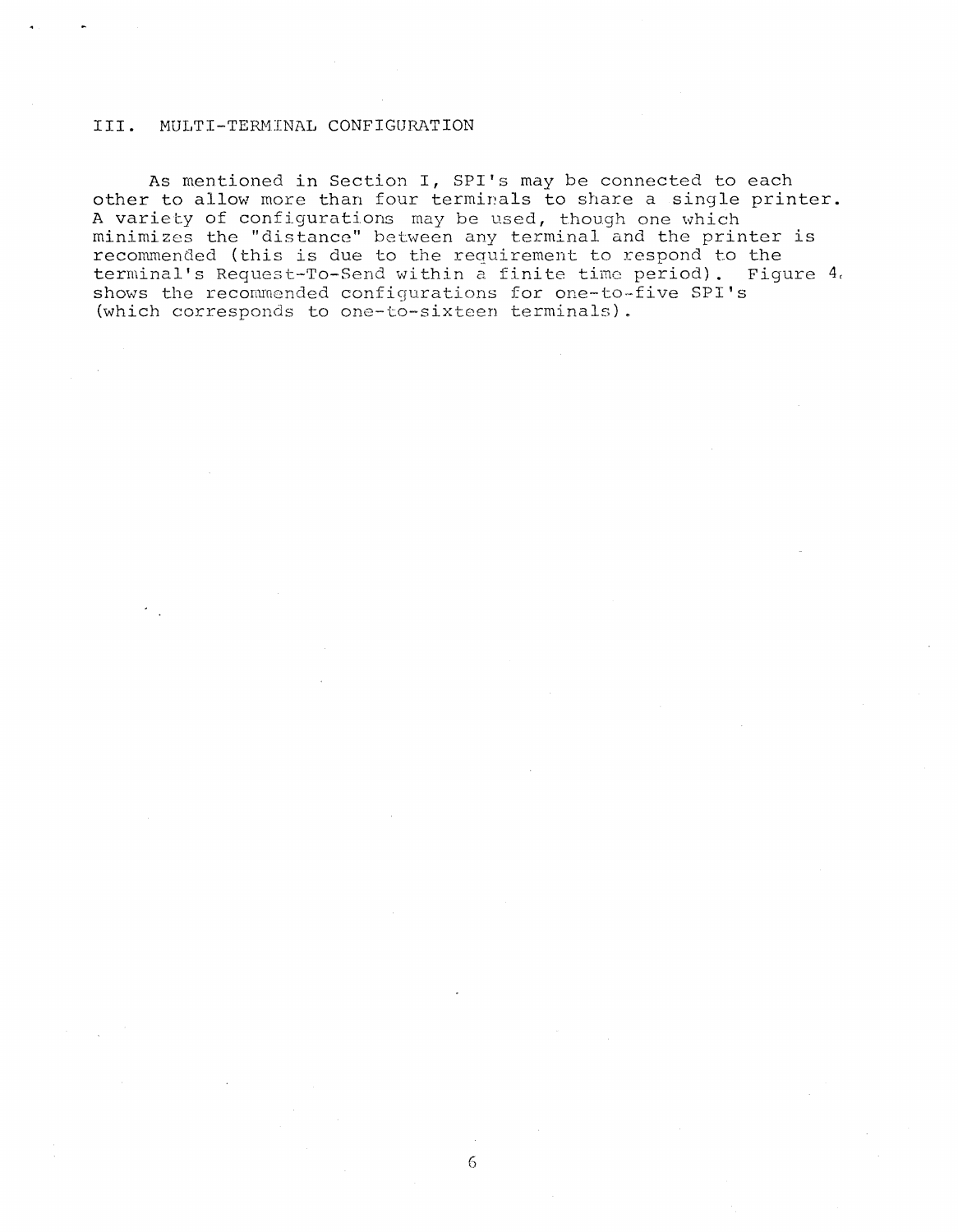### Figure 4

# MULTI-TERMINAL SPI CONFIGURATIONS

One SPI (Four Terminals)



Two SPIs (Seven Terminals)



Three SPIs (Ten Terminals)